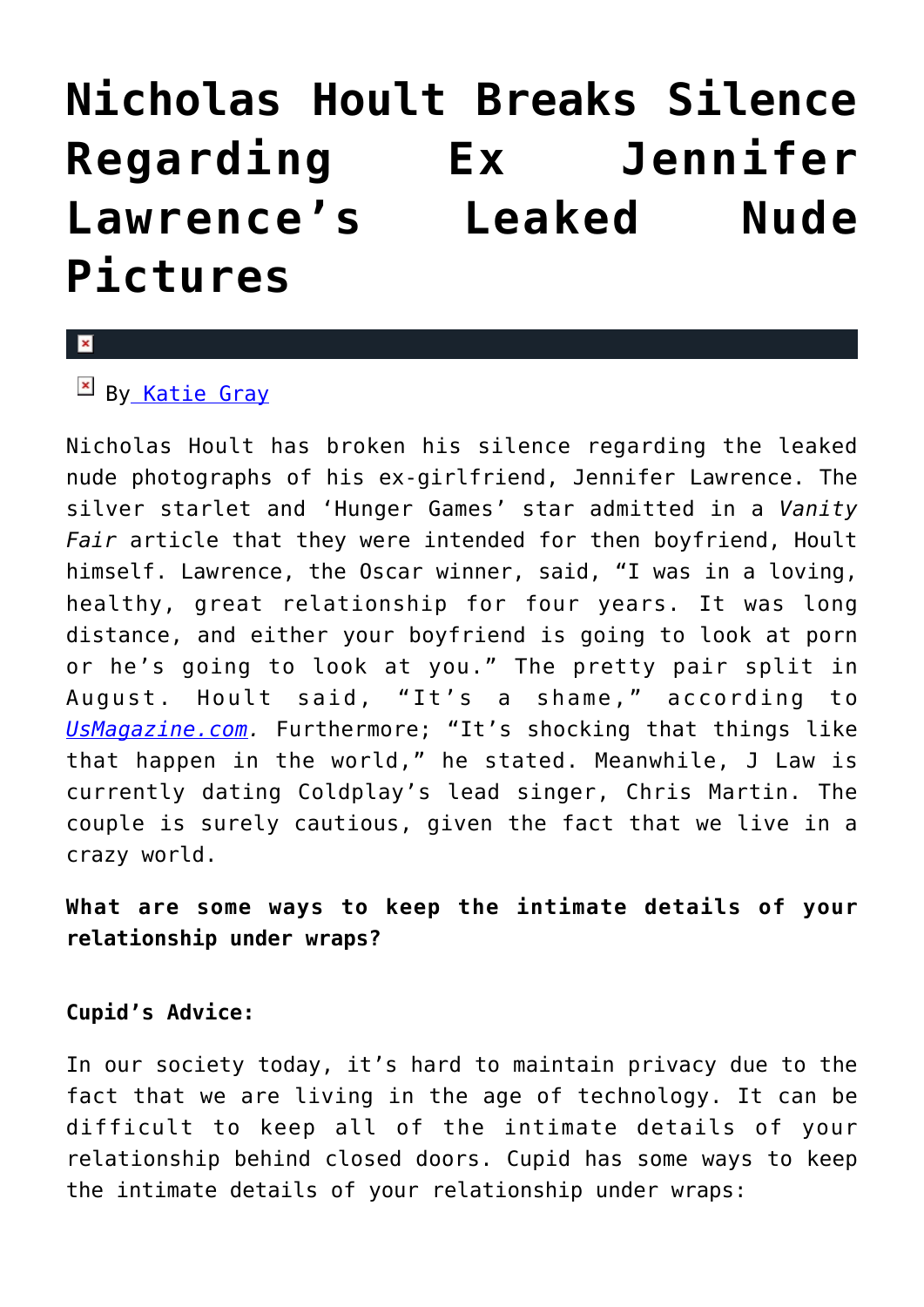1. **Your lips are sealed:** Kiss and DON'T tell! If you keep the intimate details of your relationship to yourself, then nobody else can find out and it will remain confidential. It's totally understandable to discuss the personal aspects of your relationship with your close friends and family. However; make sure it's people you can fully trust. Also keep in mind, you never know who is overhearing your conversations – so make sure the stories you are discussing are those that you don't mind if the world were to know. It's safest to keep your lips sealed, just not too sealed!

## **Related:** [Celebrities Who Keep Their Relationships Private](http://cupidspulse.com/67785/celebrity-couples-relationships-out-of-spotlight/)

2. **Pay attention puhlease:** With the internet and social media, news spreads rapidly like wildfires. People talk and gossip, people post and blog. Since this can occur so quickly, the information isn't necessarily true – but that won't stop the private details of your relationship from being out there. Don't post too much information online. It's a good idea to monitor your social media and make sure you always have tabs on the whereabouts of your phone, laptop, camera, videocamera, iPad, iPod, etc. You never know when those could be stolen, if someone has made copies of your information, or if someone has hacked into your personal accounts. Monitoring these will allow you to maintain the privacy you deserve!

## **Related:** [Relationship Advice Secrets](http://cupidspulse.com/80052/melanie-mar-sharing-personal-secrets/)

3. **What happens in 'Vegas' – stays in 'Vegas':** It's human nature to want to have privacy in your life and, of course, in your relationships too. When in Rome, do as the Romans do. It's absolutely acceptable to live your life and engage in the kind of relationship that you and your partner both decide on. That being said, it can be really nice to keep the details between you and your partner only. There is a big difference between you and your partner being private, and keeping the entire relationship a secret. It can be refreshing to keep things between just you two. It provokes an 'us against the